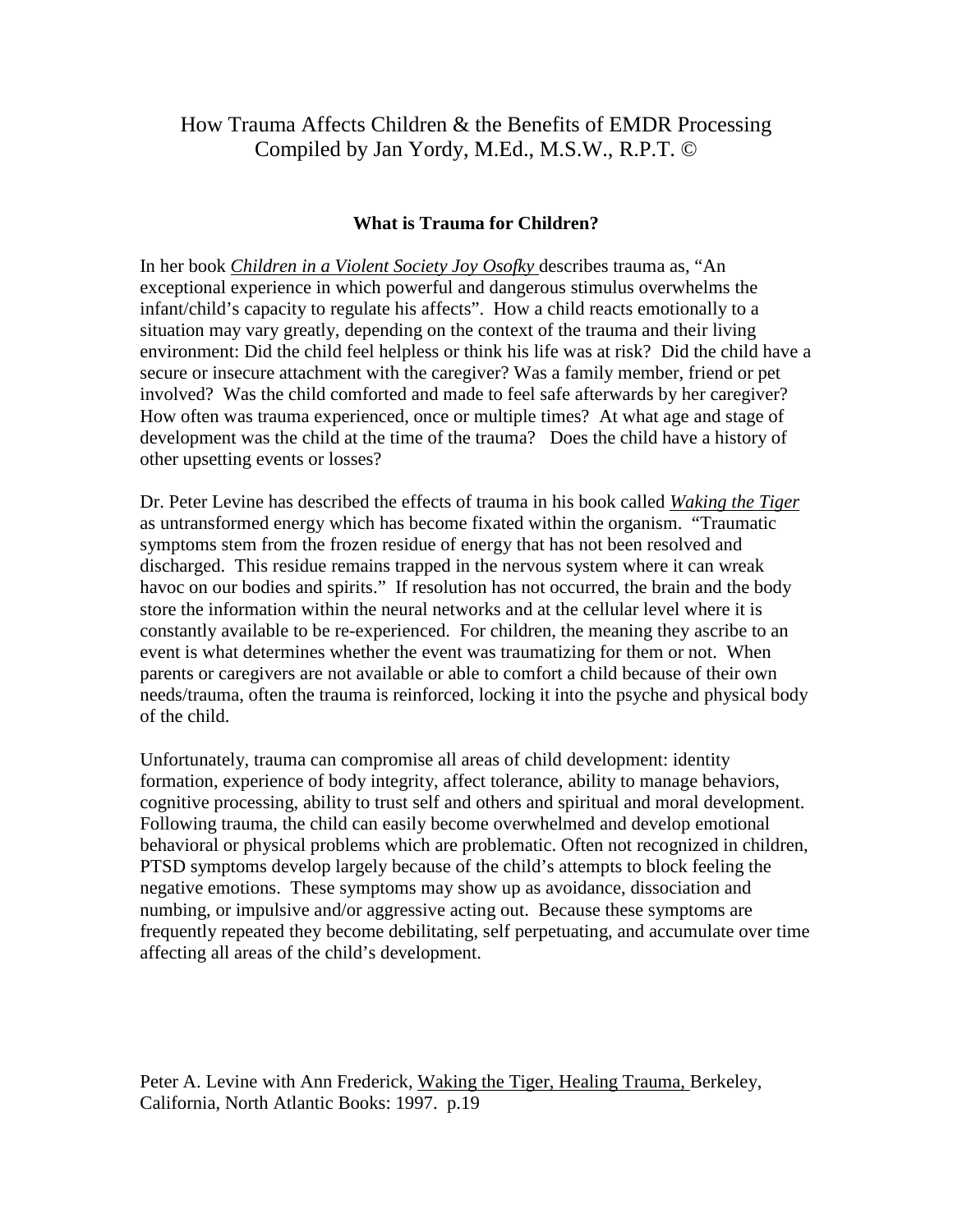# **How Does Trauma Affect the Brain/Body?**

Trauma first enters the body as sensory information. What the child has experienced visually, auditorally, kinesthetically and emotionally is picked up by the brain and is communicated throughout the body. This triggers key primitive brain/body reactions which switches on either the sympathetic or para-sympathetic nervous systems. Immediately the biochemical balance in the brain is upset causing the perceptions of the trauma to become "locked" into the central nervous system, blocking adaptive resolution of the trauma.

When the sympathetic nervous system is activated by trauma, it revs up the body and triggers the fight or flight response generating feelings of terror and panic. Conversely, if the parasympathetic nervous system is triggered, it slows down the central nervous system numbing or immobilizing the emotional center in the brain. This causes dissociation or the frozen response where the child is physically but not mentally or emotionally present.

Scientists have discovered that unlike positive memories, trauma memories are stored on the right side of the brain. Since the right hemisphere of the brain has a more direct link to the limbic system deep in the center of the brain, the emotions which are connected to those memories are more intense and trigger a higher degree of distress. Another difference with traumatic memories is the way they are stored in the brain as a large chunk of interconnected information rigidly held together. When these memories are activated, the child experiences the whole intensity of the trauma again with all of the visual images, physical sensations, and emotional reactions. Since the right hemisphere does not have an awareness of time, the child is unaware that the trauma is over and in the past.

Normal memories on the other hand are stored in various locations of the brain and upon activation are collected instantaneously from all over the brain. This type of memory tends to be more balanced since the left hemisphere processes in a more logical, rational way. Without the intensity of feelings, the sympathetic and parasympathetic nervous systems are not triggered to respond and the child can more calmly choose how to respond to the memory.

When the memories of a traumatic event are triggered, the child is re-experiencing the same physical sensations, images and emotions as when the trauma first happened. This floods the central nervous system with sensory overload causing intense distress and eventually symptoms of Post Traumatic Stress Disorder (PTSD). If the trauma is of significant intensity, the hippocampus is flooded with chemicals leading to its damage resulting in more problems with dissociation. Of course the earlier in the child's life the brain is programmed with trauma reactions, the more long term the damage since the organization of neural pathways is key to how the brain will function in the child's future.

Unfortunately trauma is not merely perceived within the brain and cognitive processing. It also is communicated to the physical body through the nervous system as electrical and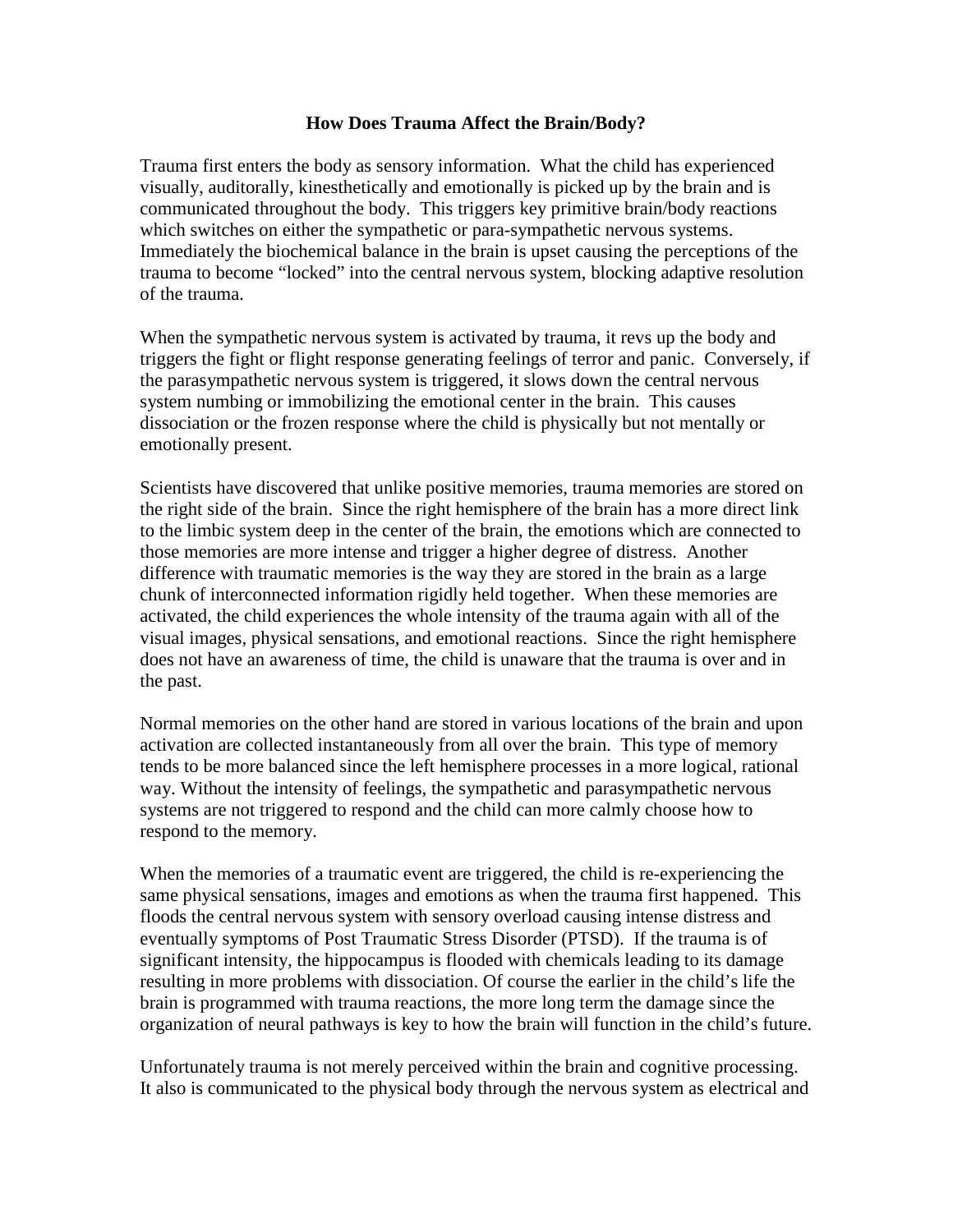electromagnetic impulses. This disrupts the flow of energy within the body leading to physical sensations such as tightness, tenseness, and a feeling of heaviness or discomfort. Since negative thoughts create different energetic patterns, the results are often disturbing feelings such as fear, panic, feelings of helplessness and terror. When there is no resolution of the negative feelings or uncomfortable physical sensations, unhealthy coping strategies are adopted to keep the child from re-experiencing the same frightening thoughts, feelings, and physical sensations. Unfortunately any attempts on the child's part to block their thoughts and feelings, leads to the trauma becoming further entrenched within the child's unconscious causing heightened anxieties or a state of perpetual fear, regressive behaviors, aggressive acting out, or dissociation and numbing. The trauma is never gone, it is simply waiting to be reactivated often when the child least expects it.

# **Using EMDR to Help Children Process Trauma**

There are many different factors which need to be taken into account in order to help children resolve the physical, emotional and mental difficulties caused by unresolved trauma. One of the most important factors is having a therapy technique which first desensitizes the trauma memories and then repatterns how the brain stores the previously traumatic information. Eye Movement Desensitization & Reprocessing (EMDR) provides this type of unique treatment which is highly effective for resolving emotional difficulties and traumatic experiences.

Gaining in world wide acceptance, there are currently over 40,000 mental health professionals trained to provide this valuable therapy technique. EMDR combines elements of several well-established clinical theoretical orientations (e.g. psychodynamic, cognitive, behavioral, and client centered) to assist with the processing. Combining the negative beliefs, current thoughts and aroused emotions, with "bilateral stimulation" is a unique and novel way to dissipate the level of upset and to stimulate the reprocessing of trauma memories. Bilateral stimulation refers to the use of alternating eye movements, auditory signals, or kinesthetic tapping on opposite sides of the body while the person is picturing the upsetting event and connecting to the feelings associated with the original trauma.

Originally EMDR was used with Vietnam veterans and adults suffering from Post Traumatic Stress Disorder (PTSD). However with adaptations to the adult protocol and creative ways of engaging children in the use of EMDR it has been found to be highly effective with children when implemented by well trained clinicians. In addition to using EMDR with children who have suffered from experiencing something traumatic, it has been found that EMDR can be used to enhance a child's positive view of himself as well as creating new strengths and resources for coping with the trauma memories. EMDR has also been found to help children cope with problems associated with ADD/ADHD, anxiety problems, depressive disorders and attachment issues.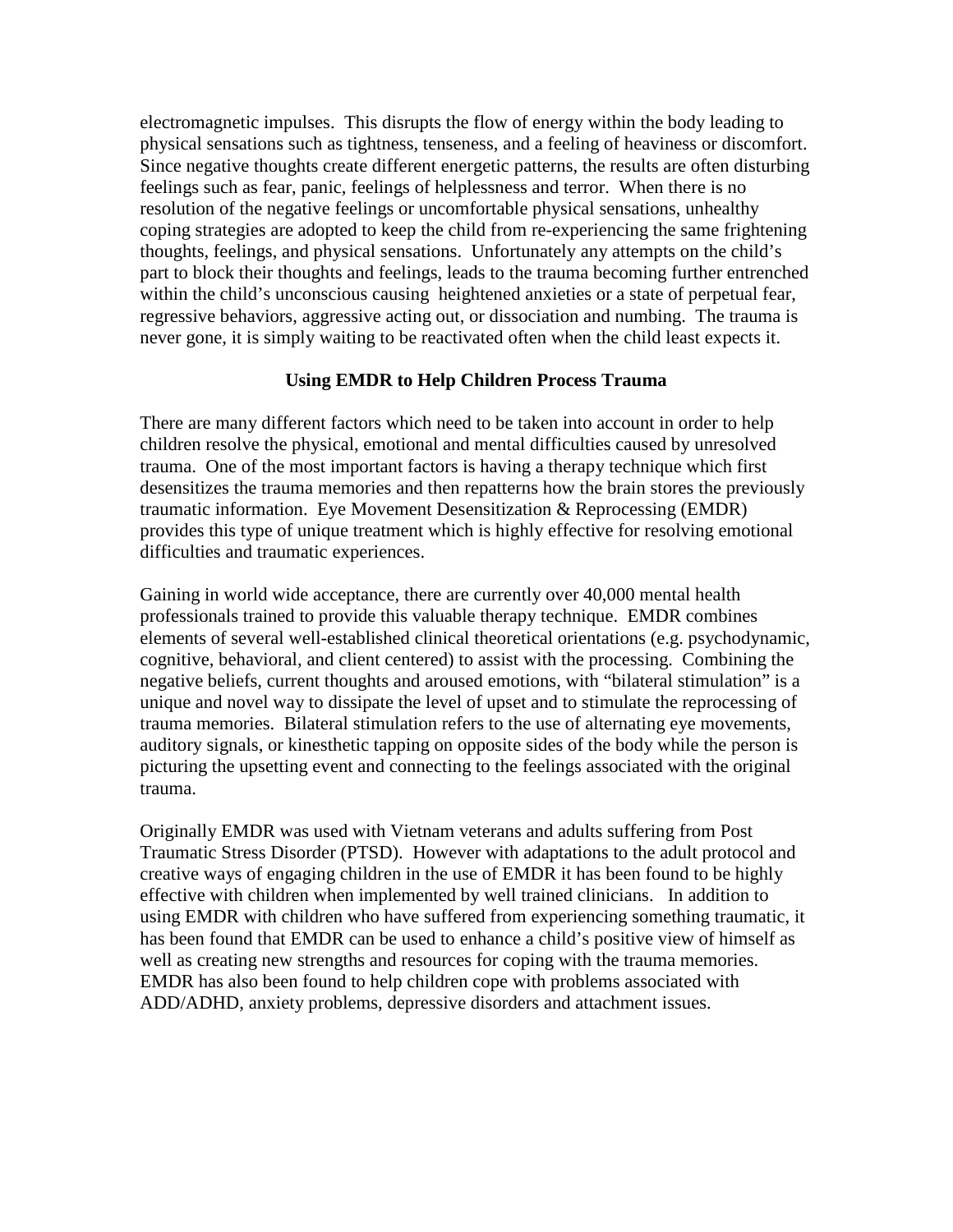# **How EMDR Was Discovered**

Psychologist, Francine Sharpiro, discovered EMDR by chance in 1987 when she was taking a walk in a park. She noticed that while she was thinking about some negative life issues and voluntarily moving her eyes back and forth, the intensity of the negative thoughts and feelings were reduced. Dr. Shapiro first studied the impact of EMDR on Vietnam combat veterans who were still suffering from post traumatic stress disorder. She found that this new technique when combined with a specific protocol showed good results reducing their nightmares, flashbacks, and intrusive negative thoughts.

By 1989 Dr. Shapiro was teaching her EMDR techniques including her basic protocol to trained clinicians and researchers from around the world. Since that time EMDR has evolved into a complex method that brings together elements from many major therapy streams. Although EMDR is still a relatively new therapy technique there are currently more scientific studies proving the efficacy of using EMDR to resolve trauma and post traumatic stress disorder (PTSD) than any other psychotherapy method.

In spite of the significant amount of research that has been carried out by neuroscience researchers, they still have not been able to explain exactly how EMDR works in the brain to bring about the significant changes that are visible. However, there is evidence which points to an innate processing system which is in operation when bilateral stimulation is combined with an activated trauma memory system. With the use of dual attention, which provides some form of external bilateral stimulation while observing the internal shifts, the memory system is able to facilitate the reprocessing of sensory stimulation and allow it to be desensitized and then stored in a new way in the brain.

#### **Stages of EMDR Use with Children**

EMDR is part of an integrated treatment approach often used in conjunction with other therapy techniques. With children, EMDR combines well with play therapy, cognitive or behavioral therapy and some forms of family therapy. When EMDR is used to process a child's traumatic experiences, it has been found not only to be highly effective but also to reduce the amount of time the child needs to spend in therapy. When looking at the different stages of EMDR therapy for traumatized children, there are five distinct parts to the overall treatment. The first stage involves gathering information through an intake interview normally without the child present, the second and third stages introduces the child to EMDR and builds positive resources within the child to help them tolerate reexperiencing the trauma, the fourth stage is the desensitization phase and the last phase is reevaluating and termination of the EMDR therapy.

The first stage of EMDR treatment consist of conducting an intake interview with the parents or caregivers to collect as much information about the child and his history as possible. In the appointment it is important to gather specific details about the trauma and how the child has responded to it. Finding out the child's current level of functioning and the problem behaviors, somatic symptoms, and how the trauma has impacted on the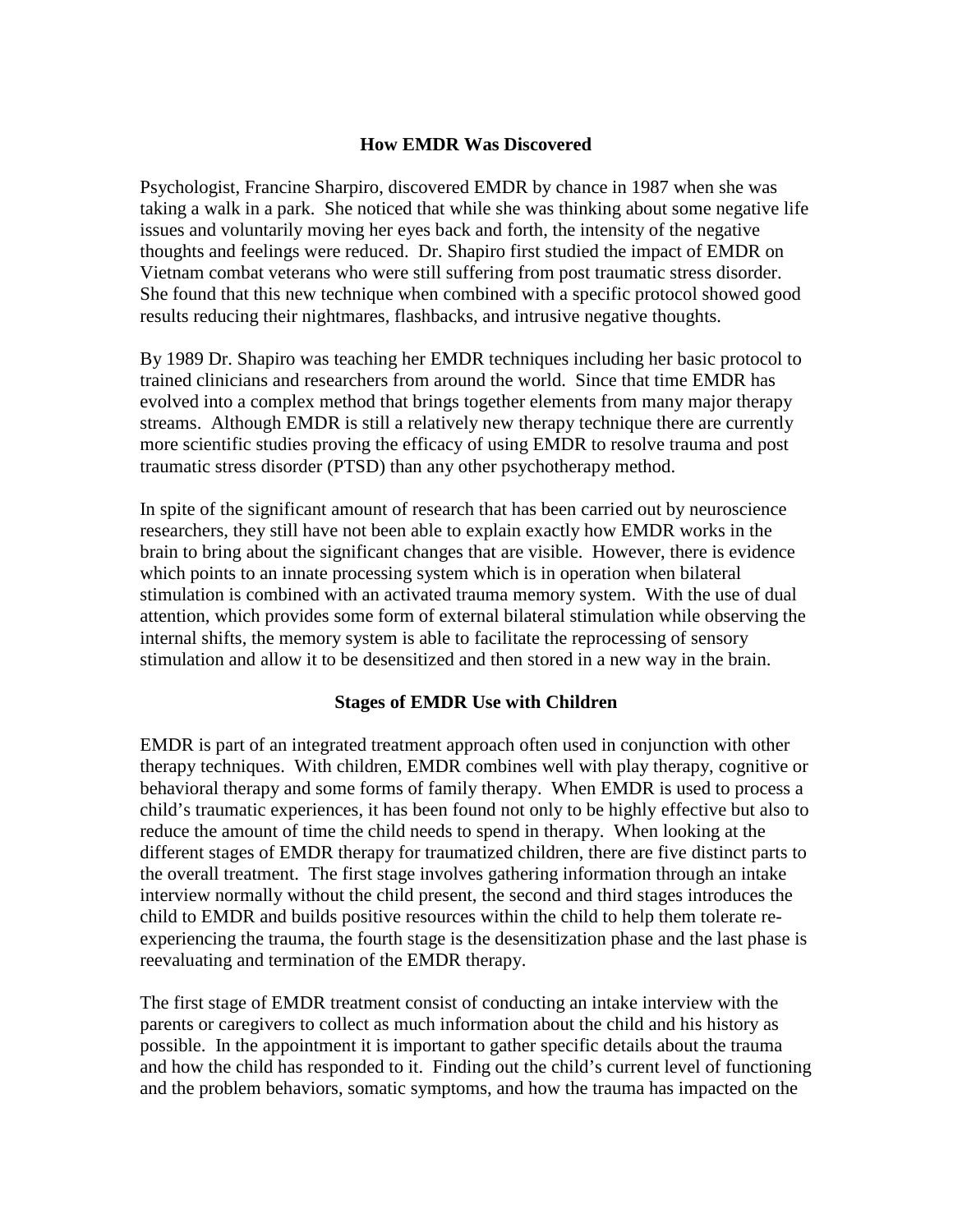larger family system are also important details which can influence the child's processing. When the child's caregivers and immediate family are still struggling with the trauma themselves, it may be hard to stabilize the child enough to conduct EMDR. It is also very helpful to find out from the parents/caregivers what they see as the child's strengths and what negative beliefs the child may have about themselves as a result of the trauma. Conducting a discussion with the parents about EMDR, how it works and answering any questions the parent may have about its use is another important part of the first interview.

Establishing the therapeutic relationship and building rapport and safety are key components of the beginning stage of the child trauma therapy. When the child's trauma symptoms appear to have stabilized somewhat and the parents/caregivers are informed and supportive, EMDR is introduced to the child. In this stage the child may be asked to imagine a safe and protected place where he feels relaxed and comfortable or to remember a time when he felt strong and confident. These positive images, thoughts and feelings are then combined with the "bilateral stimulation" to help the child feel safe again and to enhance how the child thinks of himself. These beginning experiences with EMDR typically give a child increased positive feelings and demystify the process of EMDR so that children know what to expect.

Another helpful step in preparing a child to process intense feelings or memories is having the child imagine a strong, sturdy container in which she can safely store her intense and overwhelming memories. Bilateral stimulation is added while the child is picturing the secure placement of the negative feelings inside the container where she can store them until she feel ready to process them. In addition, imagining special helper figures or safety devices while conducting EMDR may also enable the child to feel more powerful and ready to work through the painful feelings. Helping the child build up enough positive resources to feel empowered to face their trauma is an important step in preparing the child for re-experiencing the negative feelings which is required in the next stage of EMDR.

When the child appears ready to face the trauma, he is asked to bring up an upsetting image of the trauma memory and/or the negative thoughts/feelings the child has. Bilateral stimulation is again used while the child focuses on the upsetting experiences and reprocesses the memories, feelings and associated beliefs. When the upsetting memory or event is "desensitized" meaning the child can face the past event or memories and no longer feel disturbed, frightened or avoidant of the thoughts and feelings attached to it, then the child will have a more healthy perspective on the upsetting event. The meaning attached to the event is no longer distorted nor interferes with the child's development and functioning. When the event is reprocessed, the child can relax and believe, "I am safe now", "It wasn't my fault", "I did the best I could", or "I have choices now".

As part of the EMDR set up, the therapist often utilizes a scale which indicates how upsetting the trauma memory is for their client. Younger children can show with their hands how big the trauma is while older children can use a scale from 0 to 10 to indicate